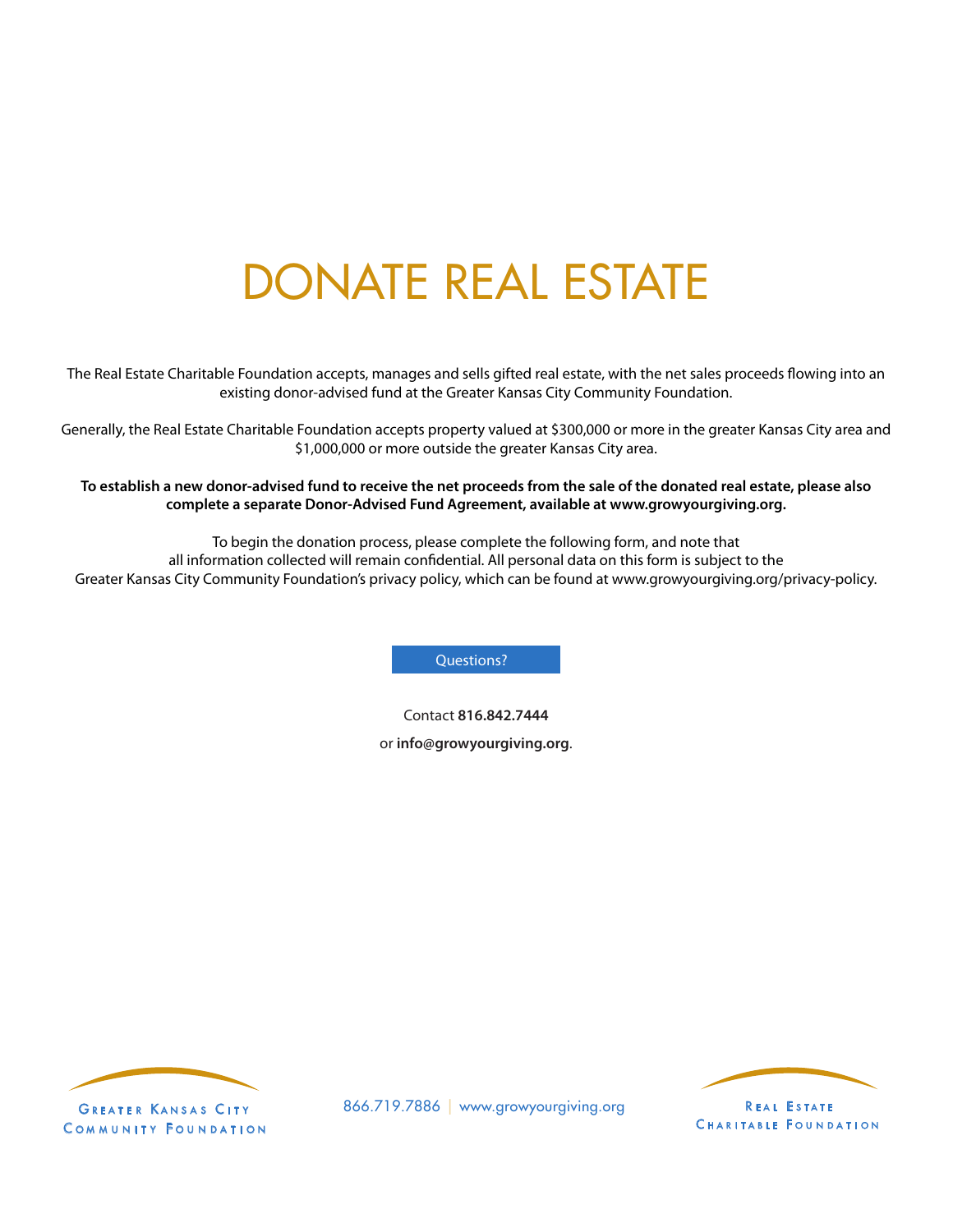| Name of Fund                                                          | Fund ID           |                               |        |  |  |  |  |
|-----------------------------------------------------------------------|-------------------|-------------------------------|--------|--|--|--|--|
| 2<br><b>Donor Information</b><br>List additional donors in Section 5. |                   |                               |        |  |  |  |  |
| $\Box$ Mr. $\Box$ Mrs. $\Box$ Ms. $\Box$ Dr. $\Box$                   |                   |                               |        |  |  |  |  |
| <b>First Name</b>                                                     | Middle Initial    | Last Name                     | Suffix |  |  |  |  |
| Preferred Name or Nickname                                            |                   | Date of Birth                 |        |  |  |  |  |
| Address<br>$\Box$ Home $\Box$ Work                                    |                   | Phone<br>Home Work Cell       |        |  |  |  |  |
| City                                                                  | Zip Code<br>State | <b>Email Address</b>          |        |  |  |  |  |
| $\Box$ Mr. $\Box$ Mrs. $\Box$ Ms. $\Box$ Dr. $\Box$                   |                   |                               |        |  |  |  |  |
| <b>First Name</b>                                                     | Middle Initial    | Last Name                     | Suffix |  |  |  |  |
| Preferred Name or Nickname                                            |                   | Date of Birth                 |        |  |  |  |  |
| Address   Home   Work                                                 |                   | Phone<br>□ Home □ Work □ Cell |        |  |  |  |  |
| City                                                                  | Zip Code<br>State | <b>Email Address</b>          |        |  |  |  |  |

Is the property owned in a trust? If so, please list the name of the trust, the name(s) of the current trustee(s) and the date of the trust.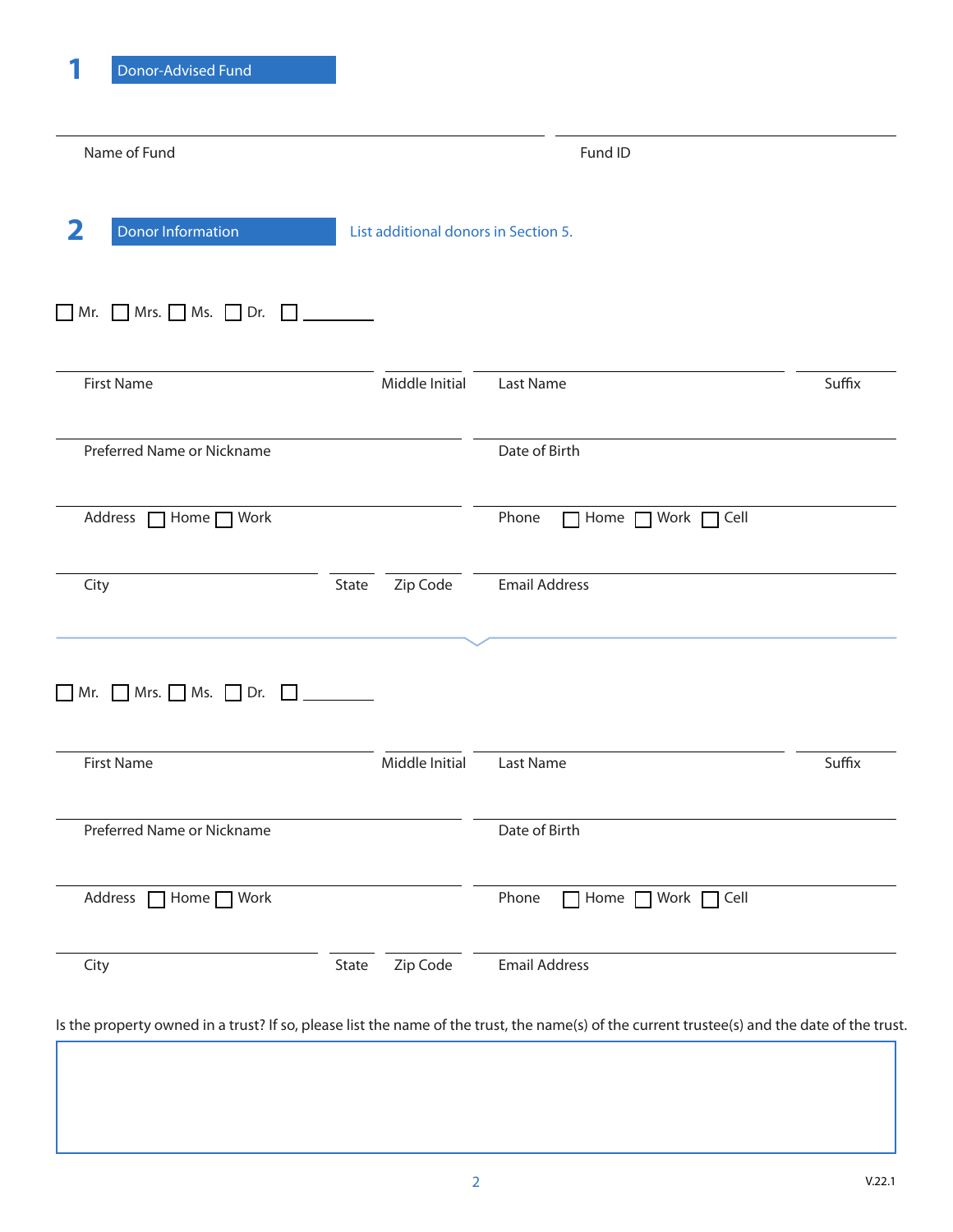Please list any professional advisors (accountants, attorneys, financial advisors) who **3** Professional Advisor Information Please list any professional advisors (accountants, attorneys, financial advisors) who are assisting with the gift described in Section 4. List additional advisors in Section 5.

| Professional Advisor Name & Profession                  |                                                                                                                                          | Firm Name                                                                                                               |                               |                                                  |  |  |  |  |
|---------------------------------------------------------|------------------------------------------------------------------------------------------------------------------------------------------|-------------------------------------------------------------------------------------------------------------------------|-------------------------------|--------------------------------------------------|--|--|--|--|
|                                                         | Professional Advisor Name & Profession                                                                                                   |                                                                                                                         | Firm Name                     |                                                  |  |  |  |  |
| 4                                                       | <b>Gift Details</b>                                                                                                                      | Please provide any applicable information about the potential gift.<br>Include any additional information in Section 5. |                               |                                                  |  |  |  |  |
|                                                         | Is the property owned in a Limited Liability Company (LLC) or a Limited Partnership (LP)?<br>$\Box$ Yes $\Box$ No                        |                                                                                                                         |                               |                                                  |  |  |  |  |
|                                                         | If yes, please provide the name of the LLC/LP: _________________________________                                                         |                                                                                                                         |                               |                                                  |  |  |  |  |
|                                                         | If yes, the LLC/LP is taxed as a:<br>C Corporation<br>Partnership<br>S Corporation<br>Not Separately Taxed - Single Member LLC<br>$\Box$ |                                                                                                                         |                               |                                                  |  |  |  |  |
|                                                         | Will the gift be an LLC interest or LP interest rather than an outright gift of real estate?<br>$\Box$ Yes $\Box$ No                     |                                                                                                                         |                               |                                                  |  |  |  |  |
|                                                         | If yes, please provide the ownership percentage of the LLC/LP and the number of units being gifted:                                      |                                                                                                                         |                               |                                                  |  |  |  |  |
|                                                         |                                                                                                                                          |                                                                                                                         |                               |                                                  |  |  |  |  |
|                                                         |                                                                                                                                          |                                                                                                                         |                               |                                                  |  |  |  |  |
|                                                         | <b>General Property Information</b>                                                                                                      |                                                                                                                         |                               |                                                  |  |  |  |  |
| Please provide the address or location of the property. |                                                                                                                                          |                                                                                                                         |                               |                                                  |  |  |  |  |
|                                                         |                                                                                                                                          |                                                                                                                         |                               |                                                  |  |  |  |  |
|                                                         | Type of Property:<br>Commercial (Check one below)<br>Office<br>Retail<br>Industrial<br>Multi-Family Rental Property                      | <b>Agricultural Property</b><br><b>Undeveloped Property</b><br>House<br>Condominium                                     | Residential (Check one below) | Is the property insured?<br>$\Box$ Yes $\Box$ No |  |  |  |  |

V.22.1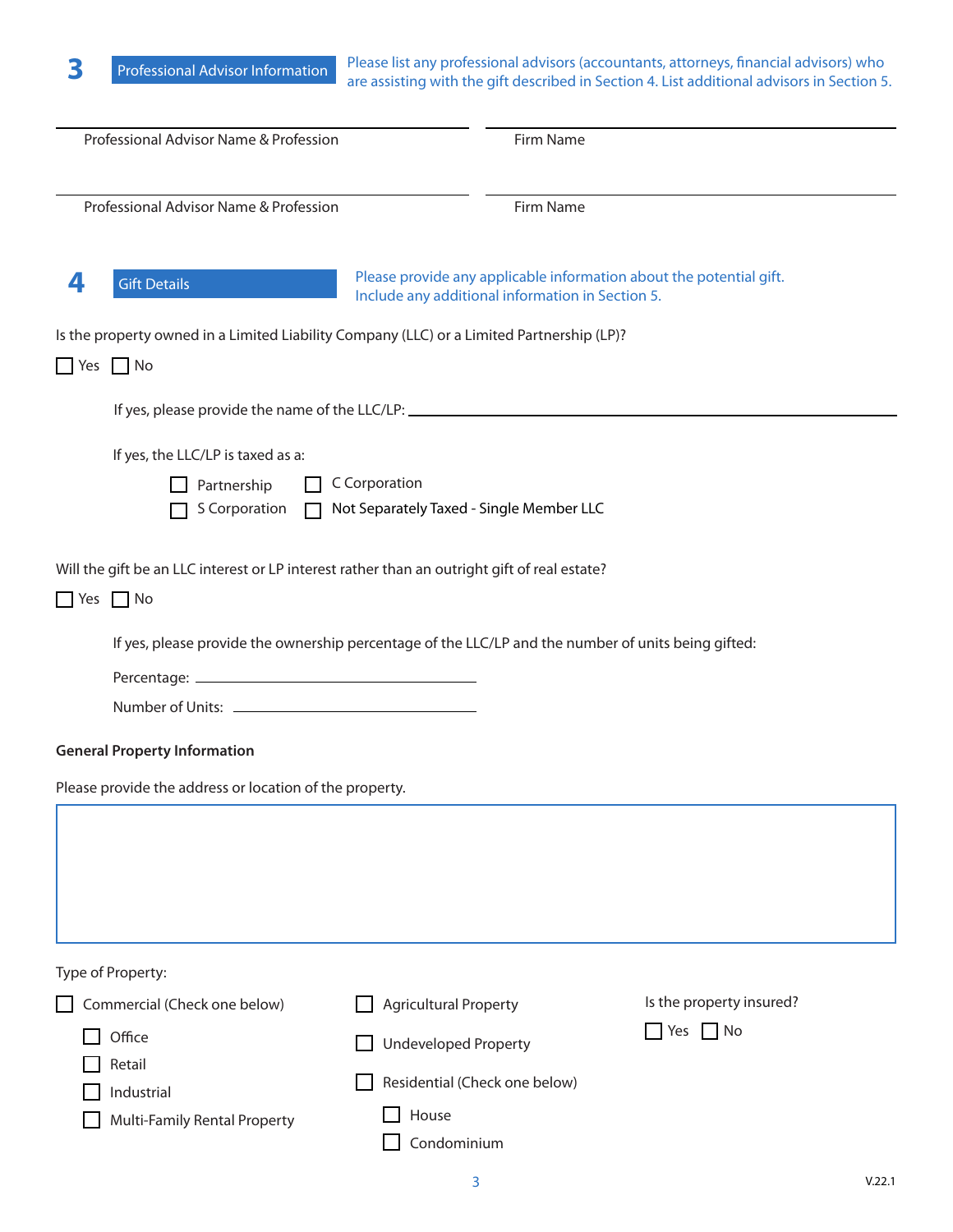Is the property occupied? If not, how long has it been vacant?

Is the property rented? If so, please describe the lease.

Please describe the size of the property. For land, use acres or square feet. For buildings, use square feet of each floor.

How and when was the property acquired?

What is the estimated fair market value of the property? Please provide the date of the last appraisal, if any.

What is the assessed value of the property for real estate taxes?

4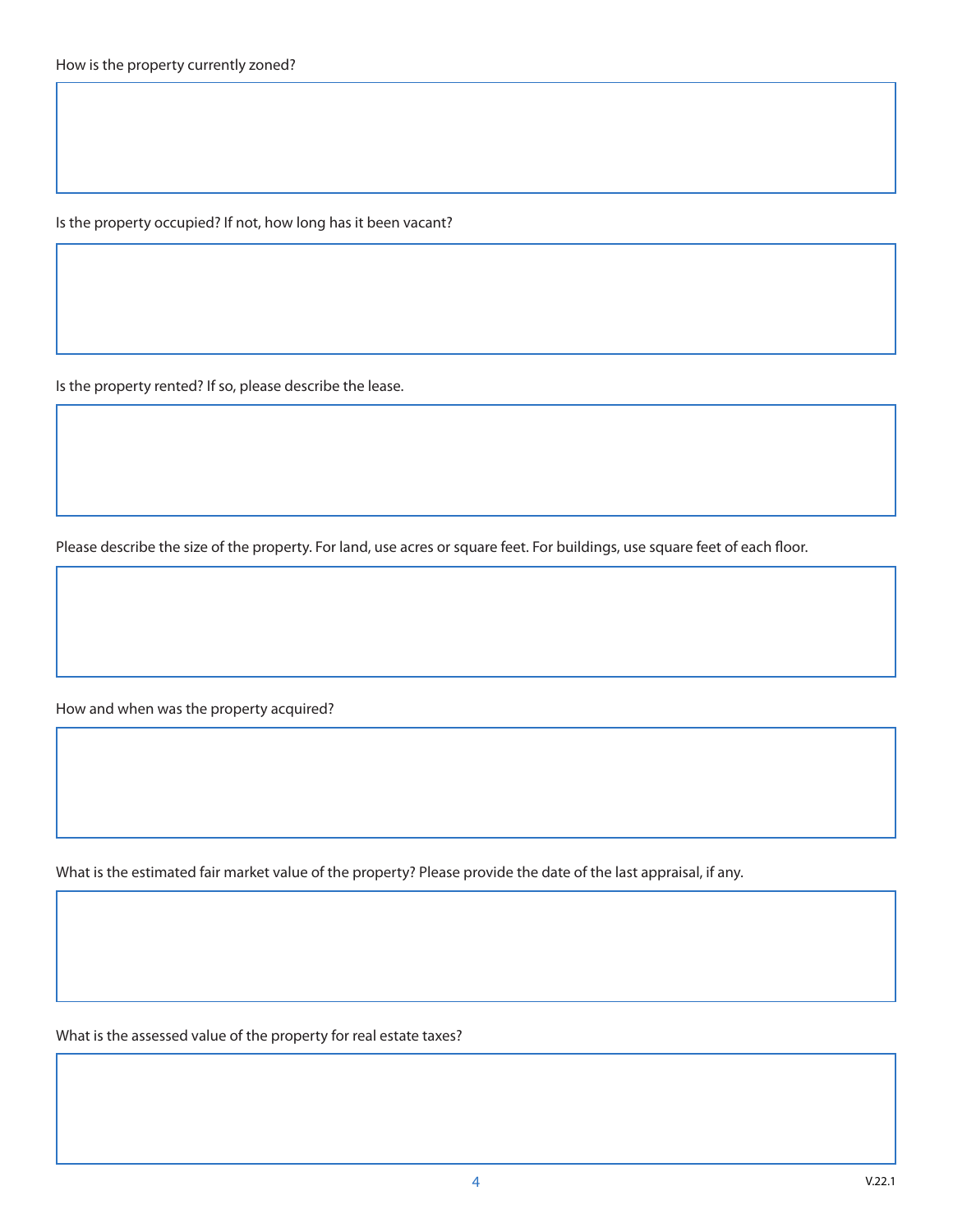Is the property mortgaged?\* If yes, please provide the amount outstanding, the age of the debt, the number of years remaining on the mortgage, and the plan to pay off the mortgage.

*\*The Real Estate Charitable Foundation generally does not accept mortgaged property.*

Please describe the condition of the property and note any issues, including any environmental concerns, that may affect the title or marketability of the property.

Is there a deadline for completing the gift?

 $\Box$  No  $\Box$  Yes:

Are there any potential buyers?

 $\Box$  No  $\Box$  Yes:

Is there a binding obligation to sell the property?

 $\Box$  No  $\Box$  Yes:  $\Box$